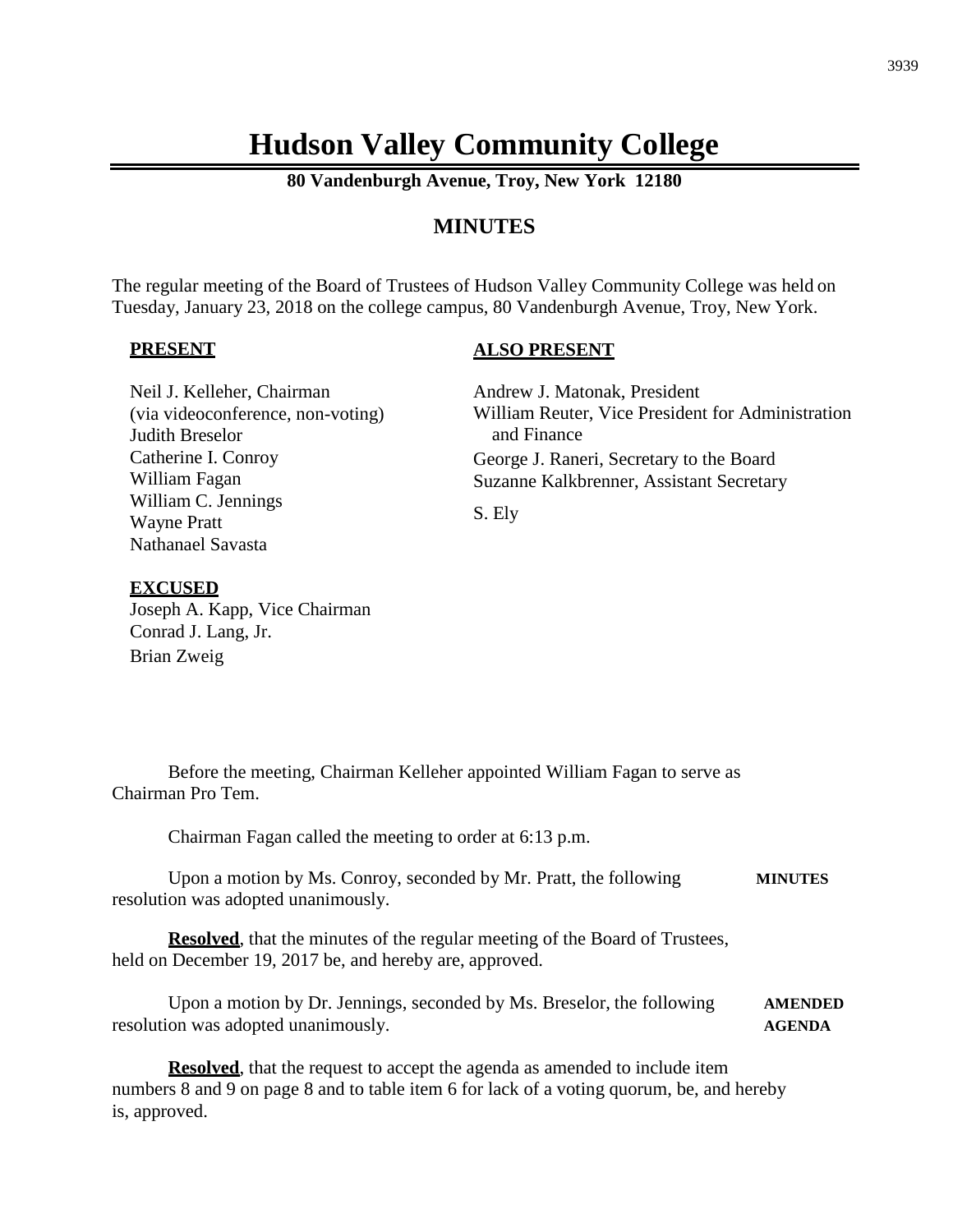Upon a motion by Mr. Savasta, seconded by Ms. Conroy, the following **HVCC FY 2016-17** resolution was adopted unanimously. **AUDITED**

**Resolved,** that the request to accept the College's audited financial **STATEMENTS** statements for the fiscal year September 1, 2016 through August 31, 2017, as conducted by UHY, LLP, be, and hereby is, approved.

Upon a motion by Dr. Jennings, seconded by Ms. Breselor, the following **HVCC FOUNDATION** resolution was adopted unanimously. **FY 2016-17**

**Resolved,** that the request to accept the Hudson Valley Community **FINANCIAL** College Foundation, Inc.'s audited financial statements for Year Ended June 30, **STATEMENTS** 2017, as conducted by UHY, LLP, and as recommended by the Foundation Board of Directors on November 15, 2017, be, and hereby is, approved.

Upon a motion by Mr. Pratt, seconded by Mr. Savasta, the **HVCC FOUNDATION** following resolution was adopted unanimously. **APPOINTMENT OF**

**Resolved**, that the request for approval of officer appointments, director **DIRECTORS** reappointments and new director appointments to the Hudson Valley Community College Foundation, as recommended by the Executive Committee on January 10, 2018 and Foundation Board of Directors on January 17, 2018, be, and hereby are, approved, as follows:

A. The Foundation Board of Directors recommends the following slate of officers for a term from February 1, 2018 to January 31, 2019:

Frank Sarratori, Chairperson Leslie King, Vice Chairperson Mark Mitchell '74, Vice Chairperson Chat Robinson, Treasurer Kelly Klopfer, Secretary

B. The Foundation Board of Directors recommends the following new directors to the Hudson Valley Community College Foundation for a term February 1, 2018 to January 31, 2021:

April Clas Arthur Pakatar

Upon a motion by Dr. Jennings, seconded by Ms. Conroy, the following **SEQRA FOR** resolution was adopted unanimously. **CAMS PROJECT**

**Resolved**, that the request for the approval of the following resolution be, and hereby is, approved. The resolution shall read as follows:

## **RESOLUTION AFFIRMING LEAD AGENCY STATUS AND DETERMINING THAT THE PROPOSED CONSTRUCTION OF THE GENE HAAS CENTER FOR ADVANCED MANUFACTURING SKILLS ON THE COLLEGE CAMPUS WILL NOT HAVE A SIGNIFICANT IMPACT ON THE ENVIRONMENT**

**WHEREAS**, The College has recognized that there is a need in the advanced manufacturing industry to fill more jobs and increase productivity. However, the

**FINANCIAL**

**AUDITED**

**OFFICERS AND**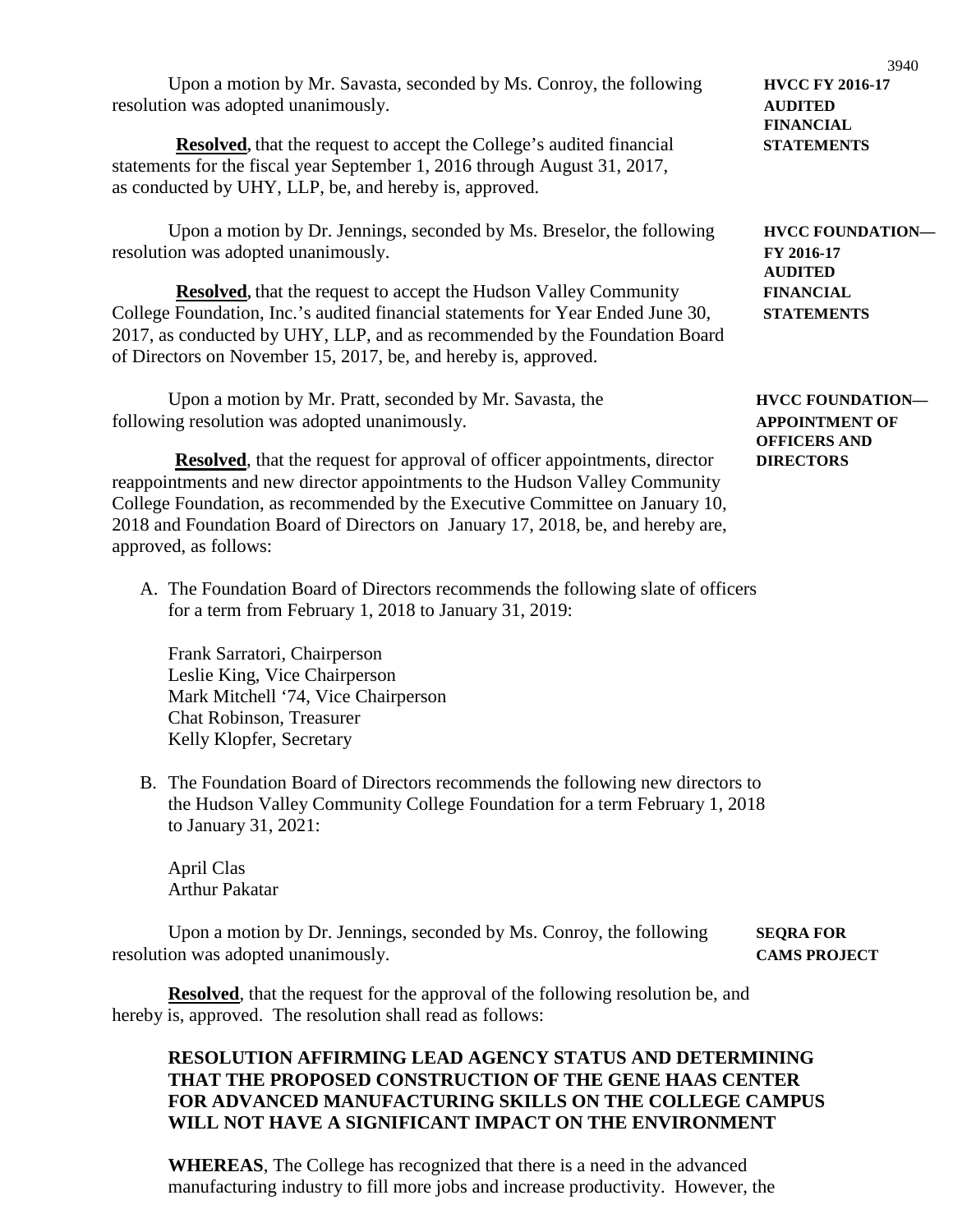College's Advanced Manufacturing Technology program, now housed in its Lang Building, is currently filled to capacity at slightly more than 90 students in both day and evening sections and which now has a waiting list; and

**WHEREAS,** the College is now proposing to construct a new facility (the "Project"), filled with modern equipment, the newest machine tools and the latest technology in order to achieve the following goals:

- A. To double the number of students enrolled in the Advanced Manufacturing Technology A.O.S. degree program;
- B. To become a magnet for manufacturers and other technical companies around the region and the Northeast United States seeking a highly-skilled workforce and use of industry resources;
- C. To fill the manufacturing industry's skills gap and workforce demand and help grow the region's advanced manufacturing economy;
- D. To stem the tide of international industry competitors who invest in homegrown companies and move their operations – and jobs – overseas; and **WHEREAS**, this Project is subject to an environmental review pursuant to the State Environmental Review and Quality Act ("SEQRA"); and

**WHEREAS,** the College has proposed to act as "Lead Agency" during the coordinated environmental review of the proposed Project; and

**WHEREAS,** pursuant to Article 8 of the Environmental Conservation Law, and the regulations adopted pursuant thereto by the Department of Environmental Conservation of the State of New York, the College has undertaken an extensive review of the potential environmental impacts associated with this Project; and

**WHEREAS,** the College has prepared a Negative Declaration setting forth the reasons why this Project will not have a significant impact on the environment and, upon its review along with documents in support of same, the Board of Trustees now desires to make its determination of significance with respect to the Project;

## **NOW, THEREFORE, BE IT RESOLVED BY THE MEMBERS OF THE BOARD OF TRUSTEES OF HUDSON VALLEY COMMUNITY COLLEGE AS FOLLOWS:**

**RESOLVED**, that since no objection from any Involved Agency has been received with respect to the College's request to act as "Lead Agency", the College shall be deemed "Lead Agency" in the coordinated review of this Project, and be it further

**RESOLVED,** that based upon an examination of the Environmental Assessment Form as reviewed against the criteria set forth in Section 617.7(c) of Title 6 of the New York Code of Rules and Regulations and based further upon the College's knowledge of the area related to this Project, its review of relevant studies, the Environmental Assessment Form and such further investigation of the Project and its environmental effects as the College has deemed appropriate, the Board of Trustees accepts and confirms the findings in the Negative Declaration which is attached hereto as Exhibit A and incorporated herein, and be it further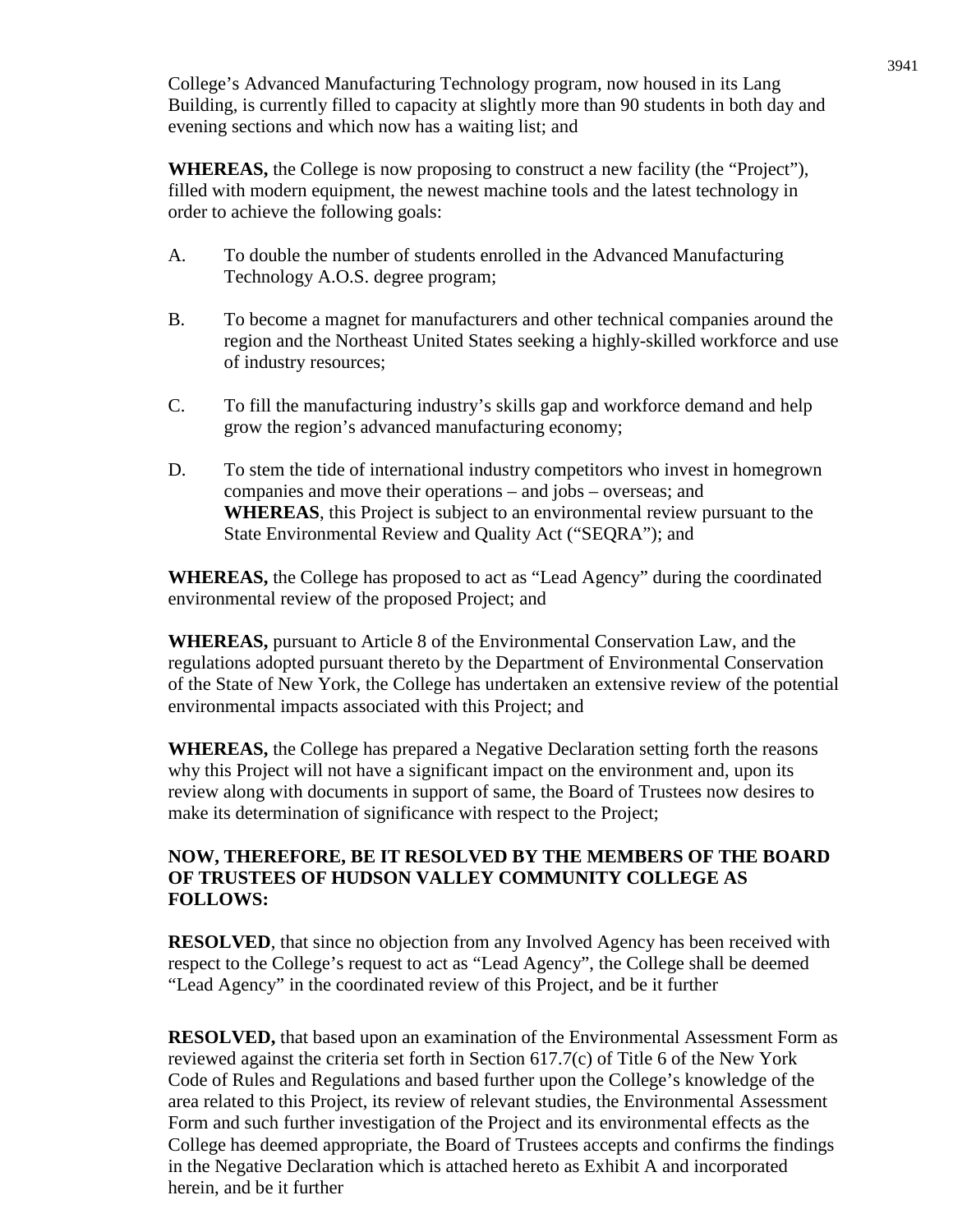**RESOLVED,** that as a result of these findings, it is the Board of Trustees' opinion and determination that no aspect of this Project will have a significant impact on the environment and therefore a full environmental impact statement with respect to this Project will not be required; and be it further

**RESOLVED,** that College Counsel is hereby authorized and directed to file a copy of the Negative Declaration in the Office of the President and to send copies of this determination to the Involved and Interested Agencies.

Upon a motion by Dr. Jennings, seconded by Ms. Conroy, the following **DC ASSOCIATION** resolution was adopted unanimously. **SUCCESSOR**

**AGREEMENT**

**Resolved**, that the request for the approval of the following resolution be, and hereby is, approved. The resolution shall read as follows:

## **RESOLUTION AUTHORIZING THE APPROVAL OF A SUCCESSOR AGREEMENT WITH THE HUDSON VALLEY COMMUNITY COLLEGE DEPARTMENT CHAIRPERSONS ASSOCIATION FOR THE TERM SEPTEMBER 1, 2014 THROUGH AUGUST 31, 2020**

**WHEREAS,** The College's negotiating team has reached agreement with the negotiating team of the Department Chairpersons Association on wages and other terms and conditions of employment for the period September 1, 2014 through August 31, 2020; now, therefore, be it

**RESOLVED**, that Hudson Valley Community College Board of Trustees at their meeting of January 23, 2018 approved a successor agreement with the Hudson Valley Community College Department Chairpersons Association for the term September 1, 2014 through August 31, 2020.

Upon a motion by Ms. Conroy, seconded by Ms. Breselor, the following **DELEGATION OF** resolution was adopted unanimously. **AUTHORITY FOR**

**PRESIDENT'S**

**Resolved,** that the request for approval of the delegation to the Chairman **CONTRACT** of the Board the authority to execute a contract for employment as President between the Hudson Valley Community College Board of Trustees and Roger A. Ramsammy for a term beginning May 31, 2018 and ending August 31, 2023, at a salary of \$190,000 per year, with terms to be determined by the parties and in a form acceptable to counsel, be, and hereby is, approved.

## **INFORMATION ITEMS INFORMATION**

The following information items were noted: **ITEMS**

#### **A. FULL-TIME FACULTY**

1. Schools of Business and Engineering and Industrial Technologies Sunil Gopal Samanta, Instructor, Computing and Information Sciences, f/t temp. appt., eff.  $1/16/18$  \$48,981/yr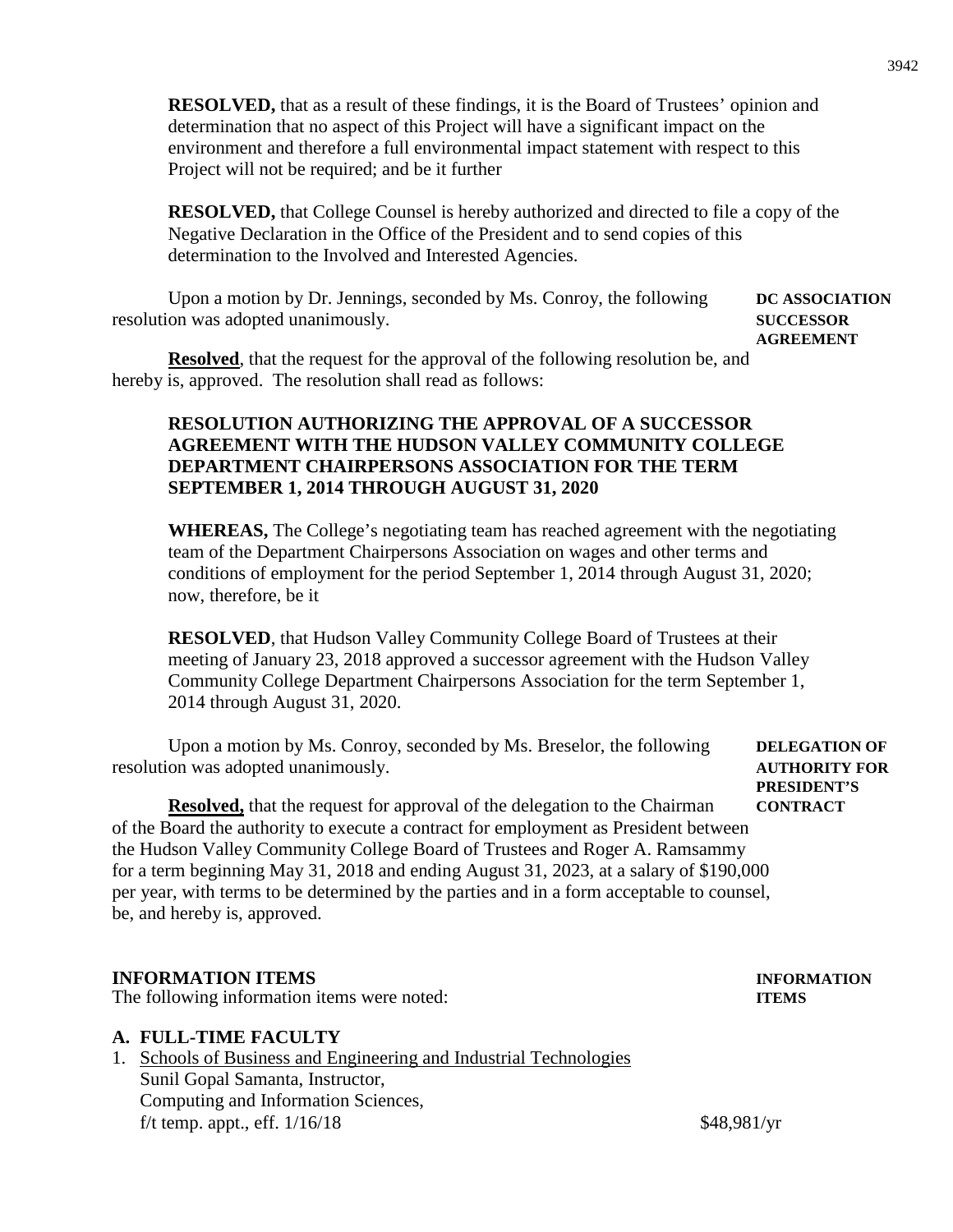|  | <b>B. FULL-TIME NON-TEACHING PROFESSIONALS</b><br>1. Academic Affairs                                                                                 |               |
|--|-------------------------------------------------------------------------------------------------------------------------------------------------------|---------------|
|  | MaryKate Kraus, Director of High School Programs and<br>Educational Outreach, Educational Outreach and Academic Services,<br>f/t appt., eff. $1/3/18$ | \$53,000/yr   |
|  | 2. Administration and Finance<br>Cynthia Krokos, Technical Assistant,<br>Financial Aid,                                                               |               |
|  | $f/t$ appt., eff. $01/08/18$                                                                                                                          | \$33,000/yr   |
|  | Larry Lavigne, Operations Manager,<br>Physical Plant,                                                                                                 |               |
|  | f/t appt., eff. 01/02/2018                                                                                                                            | \$57,500/yr   |
|  | 3. Technology, Institutional Assessment and Planning<br>Michael Dunphy, Network Field Technician,                                                     |               |
|  | <b>Information Technology Services,</b><br>f/t appt., eff. $01/08/18$                                                                                 | \$35,000/yr   |
|  | Jeremy Gibbs, Senior Network Engineer,                                                                                                                |               |
|  | <b>Information Technology Services,</b><br>f/t appt., eff. 01/15/18                                                                                   | \$79,000/yr   |
|  | C. NON-INSTRUCTIONAL/CLASSIFIED STAFF                                                                                                                 |               |
|  | 1. Administration and Finance                                                                                                                         |               |
|  | Kenneth Swinton, Electrician,<br>Physical Plant, f/t appt., eff. 1/8/18                                                                               | \$19.2356/hr  |
|  | Katherine Teal, Secretary I,<br>Human Resources, f/t appt., eff. 12/27/17                                                                             | \$16.9857/hr  |
|  | <b>D. PART-TIME FACULTY</b>                                                                                                                           |               |
|  | 1. E.O.C.<br>Kevin Bose, Alliance Tutor,                                                                                                              |               |
|  | E.O.C.,<br>$p/t$ apt, eff. $1/8/18$ or thereafter                                                                                                     | \$15.00/hr    |
|  | 2. School of Liberal Arts and Sciences                                                                                                                |               |
|  | Lori Becker, Instructor,<br>Human Services,                                                                                                           |               |
|  | p/t appt., eff. 1/15/18                                                                                                                               | $$1,113$ /sch |
|  | Gasper Martin Castillo, Instructor,                                                                                                                   |               |
|  | Criminal Justice, Forensic Science and Public Administration,<br>p/t appt., eff. 1/15/18                                                              | $$1,113$ /sch |
|  | Dr. Hunter Fonda, Instructor,                                                                                                                         |               |
|  | Biology, Chemistry and Physics,<br>p/t appt., eff. 1/16/18                                                                                            | $$1,113$ /sch |
|  |                                                                                                                                                       |               |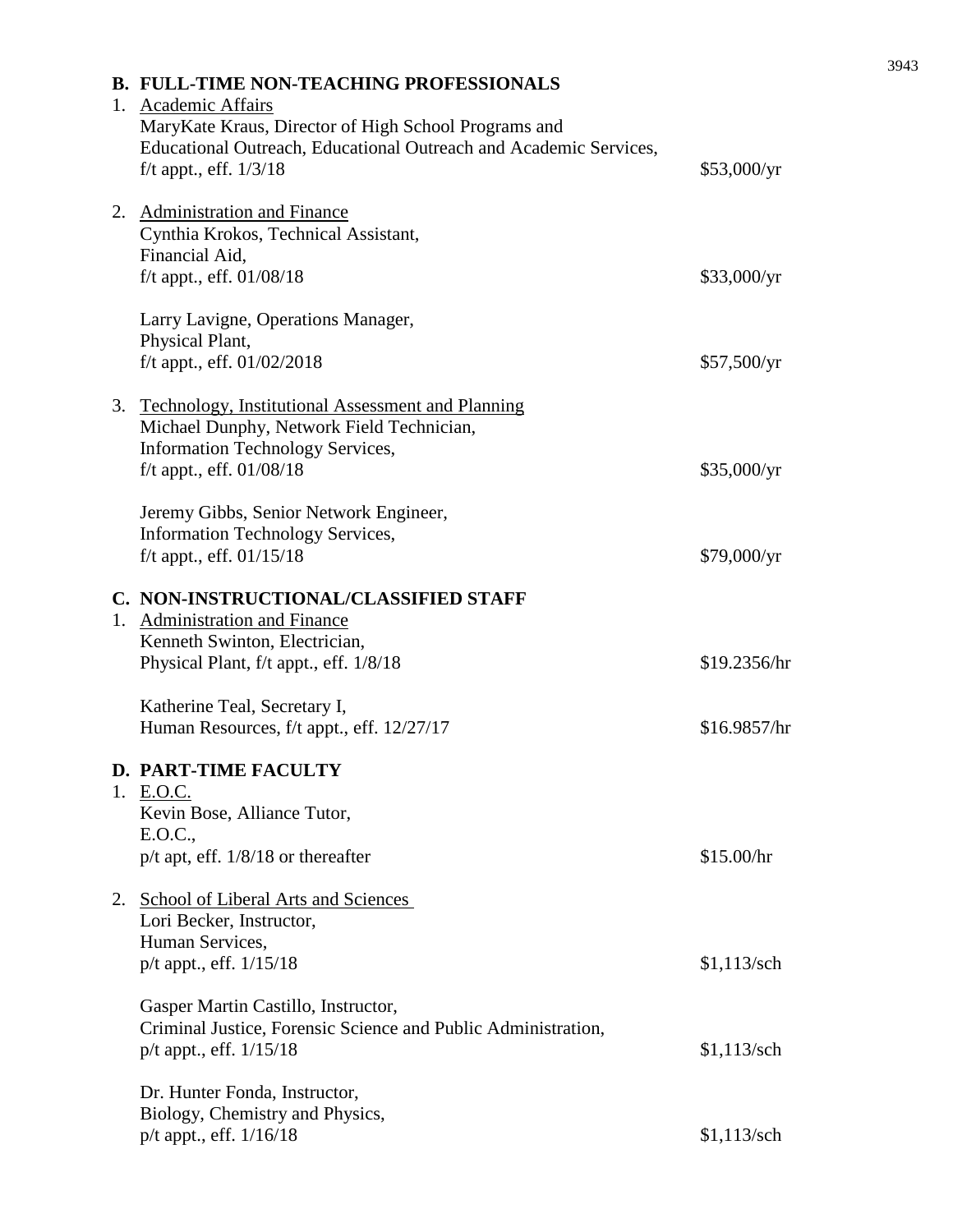|    | Lynda Huba, Instructor,<br>English, Foreign Languages and English as a Second Language (HS Model)<br>$p/t$ appt., eff. $11/3/17$                                                     | \$0           |
|----|--------------------------------------------------------------------------------------------------------------------------------------------------------------------------------------|---------------|
|    | Katey White, Instructor,<br>Criminal Justice, Forensic Science and Public Administration,<br>$p/t$ appt., eff. $1/15/18$                                                             | $$1,113$ /sch |
| 1. | E. PART-TIME NON-TEACHING PROFESSIONALS<br><b>Enrollment Management and Student Development</b><br>Adam Cutspec, Assistant Baseball Coach,<br>Athletics,<br>p/t appt., eff. 12/18/17 | \$2,000/yr    |
|    | Olivia Matthews, Assistant Track & Field Coach,<br>Athletics,<br>$p/t$ appt., eff. $12/18/17$                                                                                        | \$2,500/yr    |
|    | Brian Planz, Assistant Lacrosse Coach,<br>Athletics,<br>$p/t$ appt., eff. $12/18/17$                                                                                                 | \$1,000/yr    |
|    | John Ripepi, Assistant Baseball Coach,<br>Athletics,<br>$p/t$ appt., eff. $12/18/17$                                                                                                 | \$1,000/yr    |

## **F. RESIGNATIONS**

- 1. Christopher Hammond, Instructor, Computing & Information Sciences eff. 12/18/17
- 2. Devan Hodlik, Assistant Volleyball Coach, Intercollegiate Athletics, eff. 12/31/17
- 3. Christy Jerome, Technical Assistant, Registrar, eff. 1/26/18
- 4. Tricia Lammon, Data Analysis Coordinator I, Admissions, eff. 12/15/17
- 5. Sandra Miller, Functional Support Specialist, Information Technology Services, eff. 1/19/18
- 6. Christine Radez, Program Coordinator, E.O.C., eff. 1/3/18
- 7. William Roy, Assistant Football Coach, Intercollegiate Athletics, eff. 11/29/17

## **G. RETIREMENTS**

- 1. William Darling, Professor, Civil Engineering, Construction, Industrial and Mechanical Technologies, eff. 8/20/18
- 2. Elisa Pruden, Graphics/Technical Specialist, Communications & Marketing, eff. 1/5/18
- 3. Judith Stamp, Professor, Nursing, eff. 1/5/18

## **G. UNPAID LEAVE OF ABSENCE**

1**.** Michael Such, Assistant Professor, Criminal Justice, Forensic Science and Public Administration, 1/16/18 – 5/12/18

## **H. ADVISORY COMMITTEE APPOINTMENT**

1. Mathematics and Engineering Science Michael Carpenter, Ph.D.

## **I. HVCC MONTHLY FINANCIAL REPORTS**

- 1. Current Unrestricted Fund Revenues & Expenditures, period ending 12/31/17
- 2. 2017-2018 Fiscal Year Operating Budget, Current Year Enrollment, as of 12/31/17
- 2. Capital Expenditures, December 2017